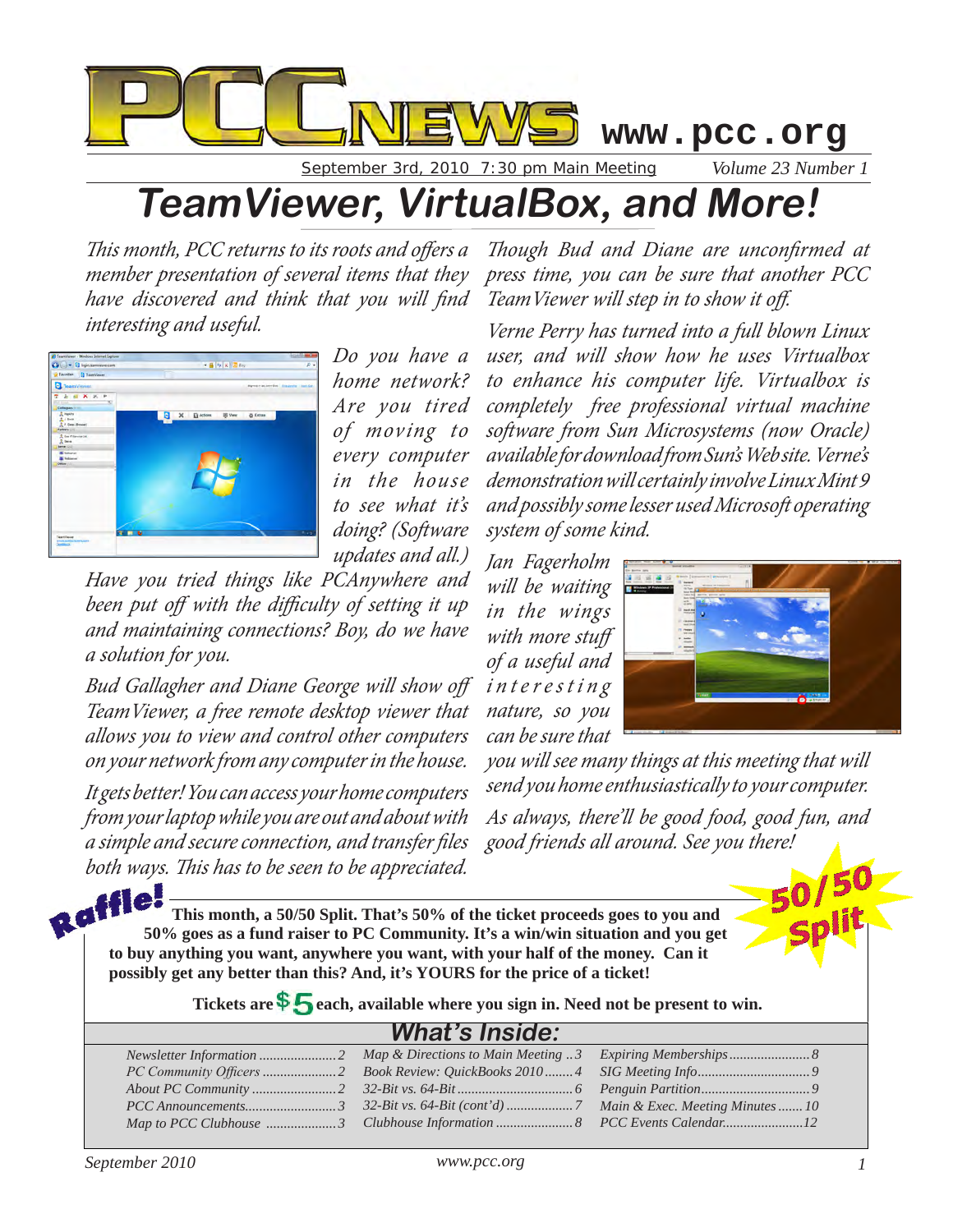



**EDITOR lcms@pacbell.net Elsie Smith**

#### **Associate Editor: Jan Fagerholm**

Online Editor: Diane George

Contributors: Bayle Emlein, Jan Fagerholm, Diane George, Chuck Horner and Elsie Smith.

Deadline: Copy must be submitted no later than the second Saturday prior to the main meeting. Check the newsletter calendar for the date. Submissions should be made by e-mail to the editor, **lcms@pacbell. net**. Advertising rates are available from the editor.

Contents © 2010 PC Community, except as noted. Permission for reproduction in whole or in part is granted to other computer user groups for internal, non-profit use, provided credit is given to PC Community and to the authors of the material.



Adobe InDesign CS2 is used to publish PCC News

*PCC News* is the monthly newsletter of PC Community (PC Clubhouse) P.O. Box 55513 Hayward, CA 94545-0513

### **PCC Officers and Staff**

| <b>President — Chuck Horner</b>                 |                    |  |  |  |  |
|-------------------------------------------------|--------------------|--|--|--|--|
| churck@comcast.net                              | $(510)$ 589-9677   |  |  |  |  |
| <b>Executive Vice President - New VP Needed</b> |                    |  |  |  |  |
| you@righthere.com                               | $(510) 555 - 1234$ |  |  |  |  |
| Treasurer — Tom Smith                           |                    |  |  |  |  |
| smith-tf@pacbell.net                            | $(510) 887 - 4038$ |  |  |  |  |
| Secretary — Bayle Emlein                        |                    |  |  |  |  |
| pcc@ix.netcom.com                               | $(510) 652 - 1726$ |  |  |  |  |
| VP Clubhouse — Sidney Jordan                    |                    |  |  |  |  |
| sjordan321@aol.com (510) 886-8188               |                    |  |  |  |  |
| VP Marketing — Christopher Marston              |                    |  |  |  |  |
| christophermarston@yahoo.com(510) 582-0335      |                    |  |  |  |  |
| VP Membership - Jan Fagerholm                   |                    |  |  |  |  |
| pcc4me@gmail.com                                | $(510) 652 - 1726$ |  |  |  |  |
| <b>VP Newsletter — Elsie Smith</b>              |                    |  |  |  |  |
| lcms@pacbell.net                                | $(510) 887 - 4038$ |  |  |  |  |
| <b>VP Programs — Chuck Horner</b>               |                    |  |  |  |  |
| $churck@connect.net$ (510) 887-4123             |                    |  |  |  |  |
| VP Special Projects — Bayle Emlein              |                    |  |  |  |  |
| pcc@ix.netcom.com                               | $(510)$ 652-1726   |  |  |  |  |
| <b>Webmaster - Diane George</b>                 |                    |  |  |  |  |
| $degree@sbcglobal.net$ (510) 538-2449           |                    |  |  |  |  |
| <b>APCUG Representative - Diane George</b>      |                    |  |  |  |  |
| $digeorge@sbcglobal.net$ (510) 538-2449         |                    |  |  |  |  |
| <b>Network Coordinator — Paul Cooper</b>        |                    |  |  |  |  |
| paulc2553@yahoo.com (510) 733-2613              |                    |  |  |  |  |
| Projector Coordinator — Jan Fagerholm           |                    |  |  |  |  |
| pcc4me@gmail.com                                | $(510) 652 - 1726$ |  |  |  |  |

### **Board of Directors**

| <b>Bavle Emlein</b>  |                    |  |  |  |  |
|----------------------|--------------------|--|--|--|--|
| $pcc@ix.$ netcom.com | $(510) 652 - 1726$ |  |  |  |  |
| Jan Fagerholm        |                    |  |  |  |  |
| pcc4me@gmail.com     | $(510) 652 - 1726$ |  |  |  |  |
| Chuck Horner         |                    |  |  |  |  |
| churck@comcast.net   | $(510) 589 - 9677$ |  |  |  |  |
| <b>Elsie Smith</b>   |                    |  |  |  |  |
| lcms@pacbell.net     | $(510) 887 - 4038$ |  |  |  |  |
| <b>Michael Wong</b>  |                    |  |  |  |  |
| mfw43@aol.com        | $(510) 538 - 8075$ |  |  |  |  |



*Thanks to WeirdStuff (www.weirdstuff.com) for donations for door prizes, raffle items and give-aways.* 

ICEMAN **Consulting Enterprises,** Inc.

*Thanks to PCC Member Chris Yager, ICEMAN Consulting Enterprises, Inc., for printing PCCNews.* iceman@prado.com - (510) 317-5900



## **About PC Community**

PC Community is a computer users group for people who wish to expand their knowledge and experience of personal computers and software. This is accomplished through monthly general meetings of the full membership where major industry vendors present information, and through smaller focus groups (Special Interest Groups, or SIGs) where members meet to share common computer interests. The group's monthly Main Meeting takes place at Calvary Baptist Church, 28924 Ruus Road, Hayward, at 7:30 P.M. on the first Friday of each month.

PC Community is dedicated to community service, providing enabling technology to people with special needs, working in the community to obtain computer equipment, and working with other computer groups to help people extend their lives through computer technology.

PC Community has a Web site at **http://www.pcc.org**.

Membership dues are \$35.00 per year. \$20.00 for educational and seniors (65 and over), and \$45.00 for family per year. Call 510-436-0799 for more information, or write to PC Community at the address on this page.



*PCC is a member of the Association of Personal Computer User Groups (APCUG)*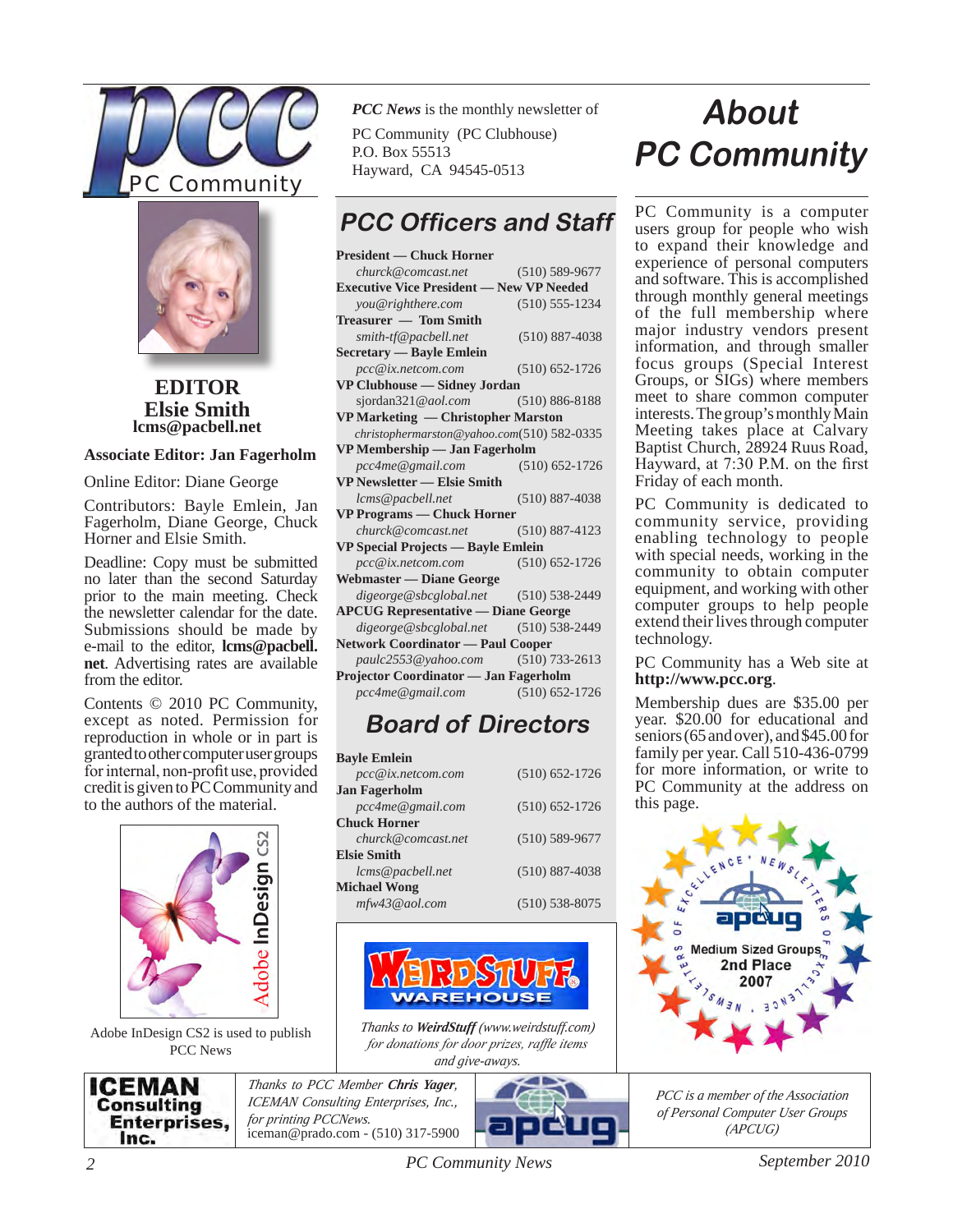### **PCC Announcements O'Reilly - Books and Media**

**Review a Book:** Review an O'Reilly book and get



published in the PCC Newsletter and on the PCC Web Site. Find a book that interests you at www.oreilly.com, e-mail me the name of the book and ISBN so I can order it for you. PCC requires a deposit from you in the amount of the User Group price, a 35% discount. You have 60 days to complete the review, at which time the deposit is refunded and you keep the book.

Elsie Smith - PCC UG Representative to O'Reilly **lcms@pacbell.net or 510-887-4038**

### **PCC Recycle Program is Back, Bigger and Better!**

Your used **toner cartridges,** old **cell phones**, used **inkjet cartridges**, old **PDAs** and defunct **iPods** are valuable. Don't toss them in your trash to be used as landfill. They are worth something to PCC and other groups, either in the form of exchange or as discount on products at some local retailers. This not only helps PCC, but also helps our community. You can drop



any of these items off at our Clubhouse or at a Main Meeting. Do your part for PCC and your community! Keep the environment clean by taking a few extra moments to recycle these items with PCC.

> contact: **Chuck Horner churck@comcast.net 510-589-9677**

### **Directions to the PCC Main Meeting**

**From All Directions:** take 880 to the Tennyson Road exit in Hayward. Take the exit toward the hills. Proceed northeast on Tennyson Rd. about 0.7 mile to the 5th stoplight. This will be Ruus Road.

Turn right on Ruus Road and proceed southeast for about 0.4 mile. Look for Calvary Baptist Church on your left.

Turn left into the driveway into the parking lot. Parking is available anywhere from the driveway to the back of the lot.



Look for the PCC signs.

### **Directions to The PCC Clubhouse**

**From 880:** take the A St. exit East (toward the hills). Immediately after crossing the overpass, turn left at the light onto Princeton. Go straight ahead to Sunset Ave, then turn right. After half a block, turn right into the driveway where the playing field meets the parking lot. Drive all the way back past two fences. When facing the Gym, the clubhouse entrance is on the left side.

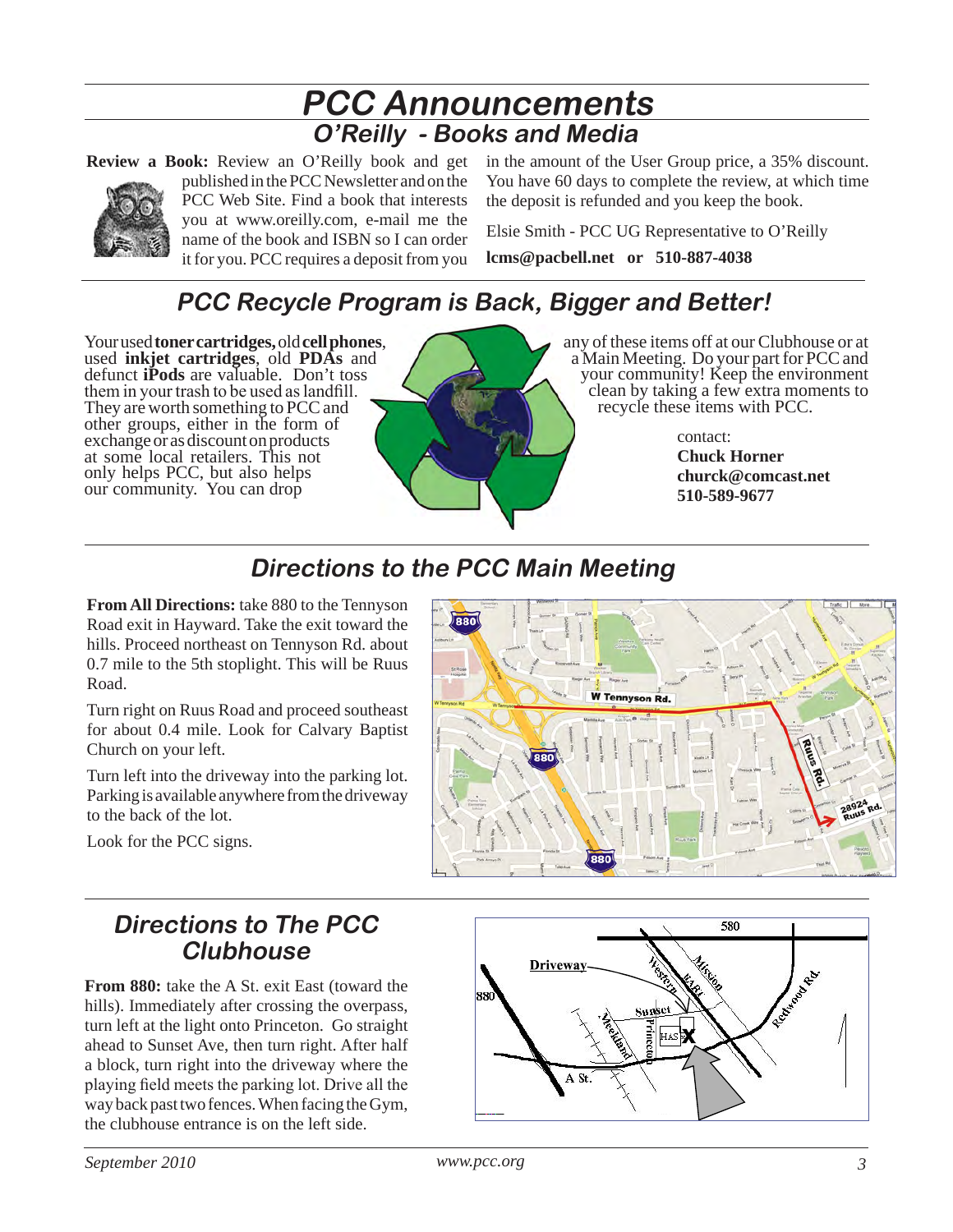### **QuickBooks 2010 The Missing Manual**

*By Bonnie Biafore*

#### **Reviewed by Dolly Marston, PCC Member**

This book helps you save time when tracking your finances and getting more organized. QB allows you to customize the program to match your business type: service-based or product- based. This is the accounting software that molds to those specific business needs. The Standout Features enables import data from Excel, Quicken and Microsoft products. Credit card payments are accepted directly in the

program and up to 5 employees can work in QB simultaneously. QuickBooks is easy to use. The program has simple navigation toolbars that help you find your way around quickly. The main navigation toolbar offers you the easiest route to tools you'll need; clicking it signals a graphic menu to pop up. This shows you exactly what you need to do and in what order. QB installation is fast and simple, and it will run with Vista. The Help Section is great because it's an easy way to find quick answers. It's an easy-to-use search tool that helps you find help on the topic you want quickly and easily. QB also includes a help button on every option, and frequently asked questions that are spelled out in the Quick Help Menu. The book explains clearly the below sections:



items and services for your business. You can create drop shipments, specify costing methods, and inactivate items. But to make Inventory adjustments and assemblies, you'll have to go to the Vendors List.

**Banking:** The Banking Section is excellent; however, I couldn't find out how to void existing checks. Credit card processing is offered with this program.

> **Time Billing:** The Employee Section of QuickBooks covers time billing; this isn't a separate section as in many accounting programs. This program allows you to track both daily and weekly time and comes with an integrated timer.

> **Job Costing:** Job Costing tools are in the Customers Section of QuickBooks. From this list you can track jobs, set them as active or inactive, and create job estimates to analyze if the job is worth the cost.

> **General Ledger:** The Company Section is the closest tool we found to the General Ledger, common in most accounting software programs. From here you can set budgets, manage cash flow, perform forecasting and business planning, and view

**Accounts Receivable:** QuickBooks' Accounts Receivable tools are in the Customer Section. The only tasks you can't complete in this section are creating recurring invoices and estimating shipping costs.

**Accounts Payable:** The Accounts Payable features are found in the Vendors Section. Here you can perform all common Accounts Payable tasks, but also you can access some Inventory tools as well.

**Payroll:** You can find all the Payroll features in the Employee Section of QuickBooks, including direct deposit.

**Inventory:** The Inventory Section is located under Item in the upper tool bar. From here you can manage all the a chart of accounts.

**Fixed Assets:** QB doesn't include a Fixed Assets Section, but there is a simple report available to list company assets.

I like the new added features:

• Improved! Stay on top of your business by customizing your Company Snapshot.

Instead of the static view in the previous version, now choose the at-a-glance reports that are most important to your business, including 7 new reports this year. Get an immediate view into your bottom line with great new ways to review yearly expenses and income comparisons, detailed expense and income breakdown, and more --- all

*Continued on Page 5*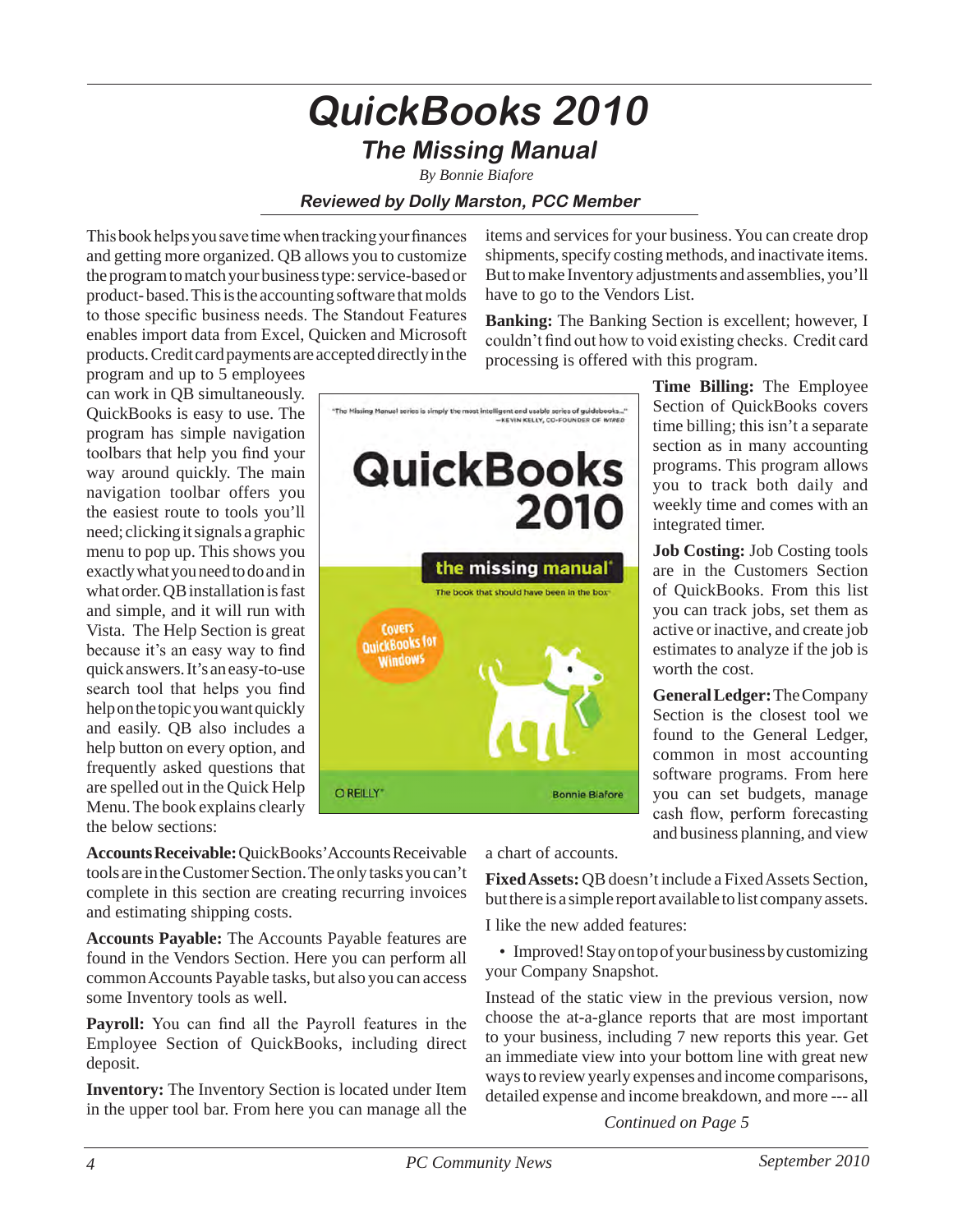### **QuickBooks 2010**

*Continued from Page 4*

on one page.

• New! Organize and share your business documents, all in one place.

Document Management helps you organize, share and save time by allowing you to store all of your business documents in QuickBooks. Save time by attaching electronic or scanned documents to any customer, vendor, employee, account, or transaction. Collaborate and share with accountants and employees - even those without QuickBooks access. Because all the documents are stored online, your documents are backed up so that you never have to worry about losing information again.

• Improved! Stand out from the crowd with fast and easy invoice customization.



| ω<br>Ø<br>Select a lst.                           | Customize columns to display. | Θ                       | Paste from Excel or type to add to or modify yo |     |
|---------------------------------------------------|-------------------------------|-------------------------|-------------------------------------------------|-----|
| List<br><b>Customers</b><br>Currently Editing:    | v<br>View                     | <b>Active Customers</b> | v.<br>Find                                      |     |
|                                                   |                               |                         |                                                 |     |
| Name                                              | Company Name                  | Mr./Ms./                | First Name                                      | M.I |
| <b>Application Fees</b><br><b>Balance Forward</b> |                               |                         |                                                 |     |
| <b>Bank Correction</b>                            |                               |                         |                                                 |     |

• New! Add or edit multiple entries in QuickBooks list from one spreadsheet view.

Batch entry and edit for customers, vendors, and items means you save significant time.

• New! Auto-sign checks

Upload your signature and apply to the checks you create in QuickBooks.



#### **Product Information QuickBooks 2010: The Missing Manual**  *By Bonnie Biafore*

O'Reilly Media, Inc. http://www.oreilly.com 800-998-9938



List Price: O'Reilly Media: \$29.99 UG Price \$19.50 at: http://www.oreilly.com/store/



• Improved! Get insights to make better business decisions in the new re-designed Report Center. Finding the right report has never been easier. The redesigned Report Center shows you a report preview to help you easily search for the report you need. It even lets you tag your favorites so you can quickly access them.

This book explains how excellent the accounting software is. This program offers most of the features you need, but adjusting to its unique section names may take time. QB explains the program in simple steps. It's easy to use and, produces quality documents. The reports are useful and very adaptable. The new feature allows you to cut and paste from Excel docs directly into customer and vendor lists which is a good idea because it saves time. Having a brief experience with Peachtree, I can say that QB is probably a superior program overall, the biggest advantage being the fine way you can double-click just about anything in QB and drill down for more info. The ease of use and quality of the very basics are what makes this program decent enough and the book goes through it in a step by step way.

#### **Offers from O'Reilly**

*Buy two books direct from O'Reilly and get the third free by using code OPC10. This includes books from O'Reilly and Microsoft Press and partner publishers. All orders over \$29.95 qualify for free shipping within the US.*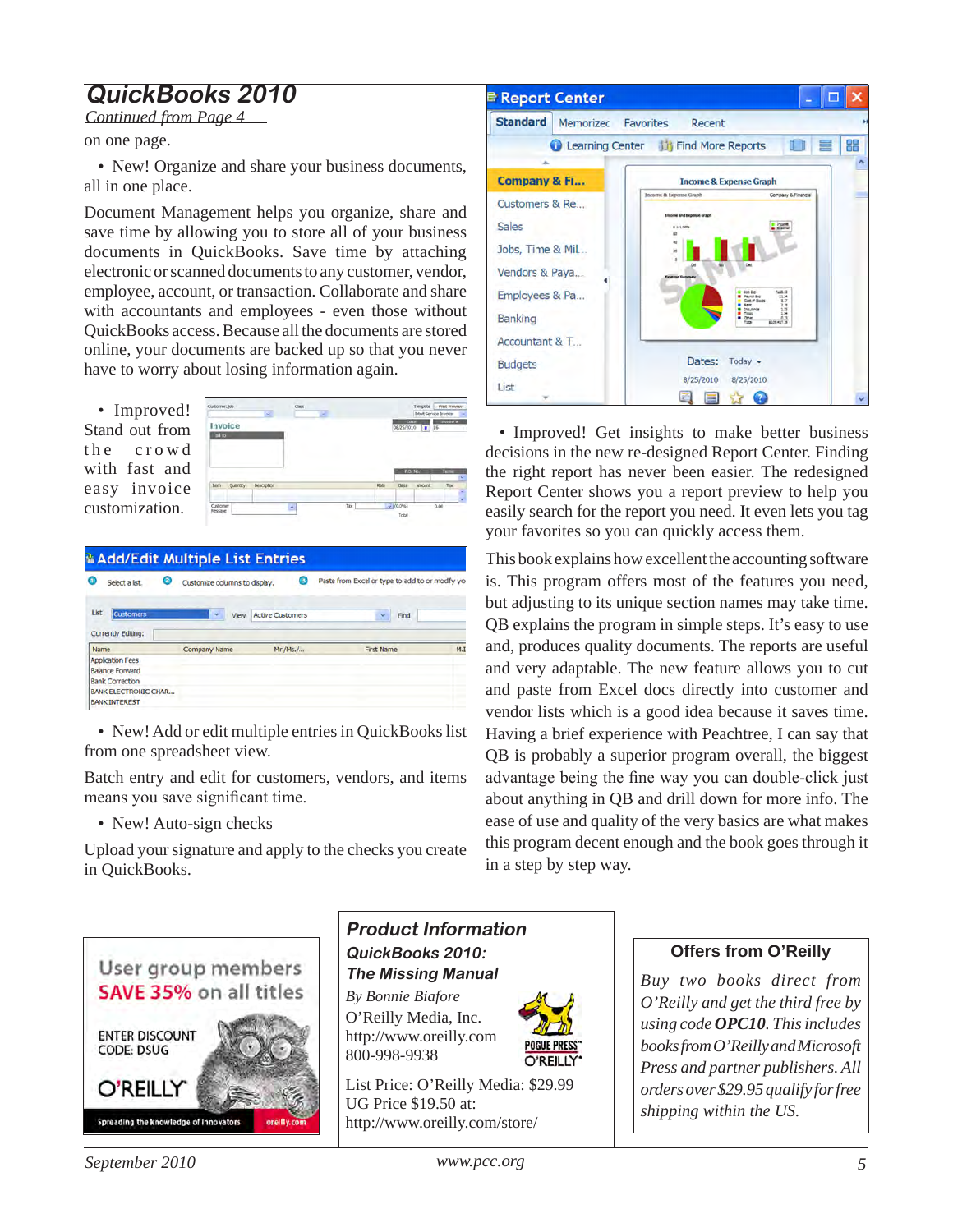

### **32-Bit vs. 64-Bit What's the Big Deal?** *by Jan Fagerholm, PCC Bit Twiddler*

In the forefront of PC choices today is between 64- and 32-bit versions of Windows. This is only a new discussion in the Windows world, as 64-bit Windows only became common with Windows Vista and is now half of the PCs sold with Windows 7. If you are considering a new computer, should you go for 64-bit Windows or play it safe with good ol' compatible 32-bit Windows?

First, some tech talk. Wait a minute come back here! We're not going to talk about CPU registers and accumulators and other silicon seperates, but rather relate it to performance on the desktop. 64-bit sounds twice as good as 32-bit,

right? So, that means it's twice as fast, right? Unfortunately, no. But it is faster in certain applications, and we'll see about that.

To us deep-dish techies, introduction of the Intel 386 processor was exciting because is was 32-bit, and that meant the possibility of a real operating system, 32-bit Unix, rather than the lamer 16-bit PC operating systems that were commom to the PC platform. Unix never dominated the PC platform, largely because of licensing restrictions, but once BSD and Linux came to the PC, geeks at last had a real operating system on the PC platform.

Meanwhile, Apple graduated from its initial 32-bit offerings to OSX on the 64-bit Motorola PowerPC CPU, which distinguished itself by offering faster applications performance on less megaHertz because all applications developers on the Apple platform had to write their applications in 64-bit mode. For years, one of Apple's favorite demonstrations was how Adobe Photoshop on Apple's 64-bit CPU performed operations 50% faster on a CPU that was 50% slower than Intel's 32-bit CPUs running Photoshop in Windows. On the PC side, AMD has been making 64-bit CPUs several years ahead of Intel's 64-bit CPUs, but that was not compelling enough for developers to switch to 64-bit only software. Mostly, they stayed with mainstream 32-bit Windows platform assured the widest market. 64-bit development requires developers to write purchase separate 64-bit compilers to work with. It requires writing and maintaining two different code bases simultaneously, essentially twice the work. We all went through this with the switch from 16to 32-bit architecture years ago, and nobody really wants to go through that again.

Notwithstanding, some hardware and software gains compelling performance increases by moving to 64-bit architecture. Anything that moves large amounts of data will benefit greatly by 64-bit architecture. Why? Because with 64-bit vs. 32-bit, you can move twice as much data with each clock cycle of the CPU (and memory), so you can move twice as much data with using the same clock speed as a 32-bit CPU, or you can slow down the 64-bit CPU (makes less heat and uses less power) and still pass



more data faster than the faster 32-bit CPU.

Fast forward to today, and Intel has been making 64-bit CPUs for about 4 years now, so all the major CPU makers now have 64 bit CPUs. The software developers always move somewhat behind the hardware, so we have only recently seen 64-bit Windows on the PC side begin to catch up with the hardware.

*PC Mark 32- vs 64-bit applications performance*

Software development has been behind for some time, as anybody who has tried to find 64-bit drivers for their hardware devices has experienced in the recent past. While us Linux users have enjoyed 64-bit operating systems for several years, 64-bit device drivers haven't come to the Linux platform any faster than to the Windows platform, though Apple's adoption of Intel has accelerated that process somewhat. (Apple's OS X is based on BSD Unix, which is architecturally the same as Linux.)

So, if you're stuck in Windows, is it finally time to go 64-bit? If you previously tried 64-bit Windows XP or even Windows Vista, you may be hesitant to go to 64-bit Windows 7. Anyone who has experienced 64-bit support (or, rather, the lack of it) on these platforms may well feel cautious about running into the same limitations on Windows 7.

First, the good news. 64-bit support for Windows 7, both hardware and software, is much better than on either XP

*Continued on page 6*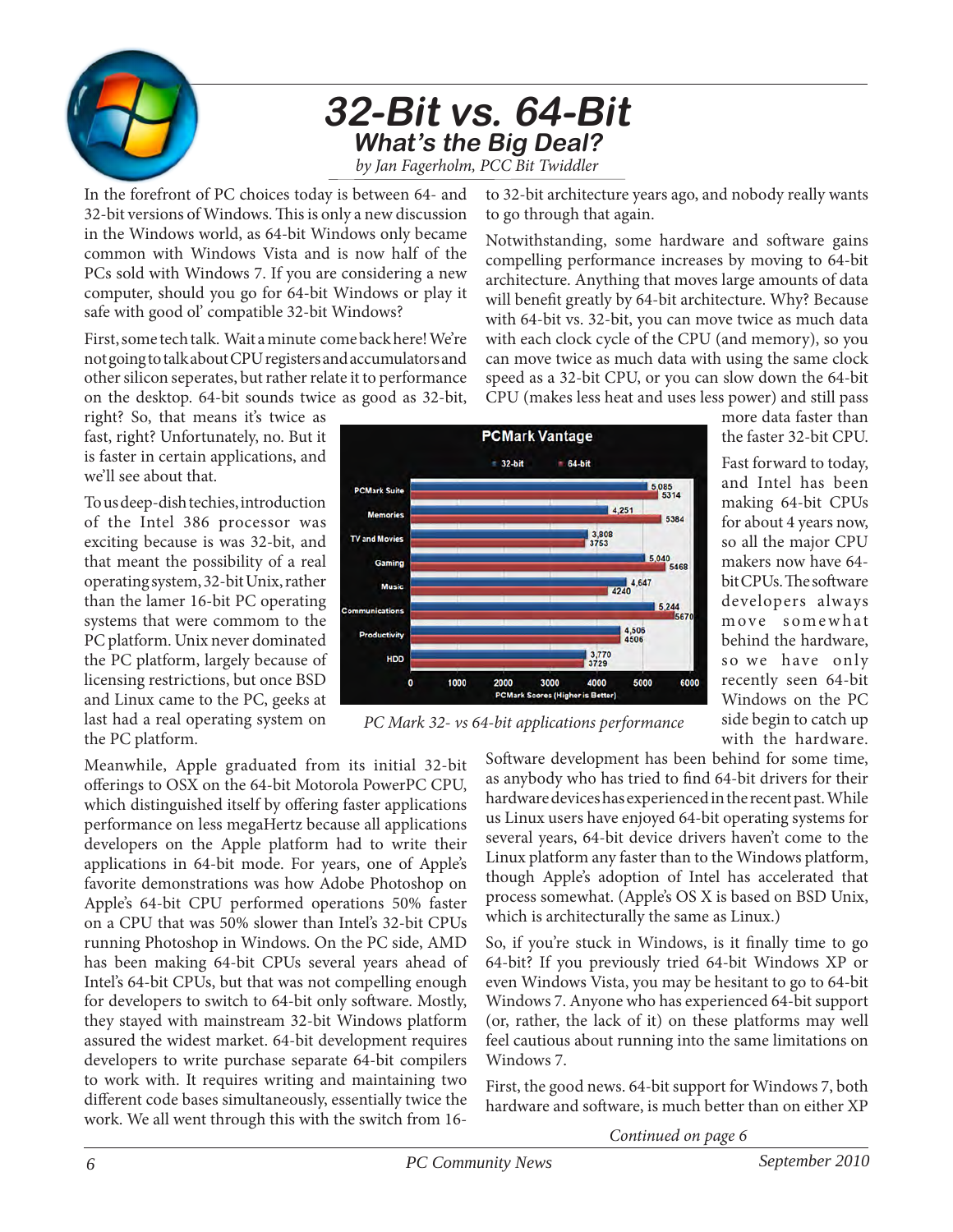### **32-Bit vs. 64-Bit**

#### *Continued from page 6*

or Vista. It is still uneven, but much better. You will be better off in 64-bit Windows 7. The bad news is that with a few exceptions, most application software is still 32-bit.

First, the hardware side. If your PC is less than 4 years old, it probably has a 64-bit processor in it. If you installed 4 GB of memory in your PC but Windows only sees 3.2 GB of that, you surely have 32-bit Windows. This is a limitation even in 32-bit Vista and 32-bit Windows 7. If you're not sure which CPU you have, you can download a compatibility checker from Microsoft's Web site that will tell you what your Windows 7 upgrade options are, including if you can run 64-bit Windows 7. The inclusion of kernel patch protection on 64-bit Windows 7 means that only Windows drivers that have gone through the Microsoft WHQL

labs will work. WHQL approval is a slow process, so there is a good chance that you own some piece of hardware that will not presently work in 64-bit Windows 7.

On the software side, if you are running 32-bit Windows XP (and odds are 80-to-1 that your



*Another opinion - raw performance*

XP is 32-bit), there is no direct upgrade path to 64-bit Windows 7. The only install available is the clean install, which means that you must reformat the entire hard drive, install Windows 7, then reinstall all of your applications and copy all of your data back onto the hard drive. Yes there are techie solutions that will allow you to install 64 bit Windows 7 alongside 32-bit Windows XP and decide between them at boot time, but you will still need to install all of your applications in Windows 7 to use them there.

Most applications software is still 32-bit. Even those software suites like Adobe Creative Suite 5 and Microsoft Office 2010 have only a few 64-bit components; most of the applications in these suites are still 32-bit and you will not see any performance increase in this software. If your principle use of computers is office suite software, the difference is negligible. In Microsoft Office 2010, the only 64-bit pieces are parts of Excel, which gains only slight performance in recalc and the ability to save largerthen 4 GB spreadsheets. You decide. On the other hand, if you live inside of Photoshop CS5, you will see dramatic

increases on performance of complex operations. An example of this is what used to be a benchmark operation, the application of a 75 pixel Gaussian blur to a magazine quality bitmap image used to take half a minute or more: with 64-bit Photoshop CS5 it is virtually instantaneous. Similarly, 64-bit Adobe Premier renders video in about half the time it take in 32-bit Premier. If you do a lot of video on the PC, check to see if your chosen video software has a 64-bit version. It will be worth it.

My practical demonstration of 32-bit vs. 64-bit is my old 32-bit 2.8 GHz CPU laptop with 2 GB of memory, 32-bit Windows 7 and 32-bit Adobe CS5. My new 64-bit 1.8 GHz laptop with 2 GB of memory, 64-bit Windows 7 and Adobe 64-bit CS5 is easily 50% faster in nearly all operations. It illustrates the difference when the hardware, operating system, and applications are all 64-bit.

> Upgrade vs. new computer: If you want to put 64-bit Windows 7 on your old computer and realize the benefits, you must start with a 64-bit processor and 2 GB of RAM. (Never mind what Microsoft says about 1 GB minimum, it isn't practical.) Even with 64-bit Windows 7, you will not experience any real performance gains unless you also upgrade your applications (where available) to 64-bit. Software can easily exceed the cost of hardware these days, so you may think it looks attractive to get a new computer with a bundle of preinstalled software. Be careful here, most of these bundles are of 32-bit

software only, because the vendor can get it cheaper. You cannot take it for granted that because you are getting a 64-bit computer with 64-bit Windows 7 on it that the applications are going to be 64-bit.

That leads to the final point. Most Windows software out there is still 32-bit. This is for the simple reason that the particular application will not realize any performance increase from going to 32-bit. This is true of most

productivity software, so we are going to be living with the duality of 32- and 64-bit Windows software for quite some time. Your decision to get a new 64-bit computer with 64-bit Windows 7 on it may be determined more certainly by 64-bit Windows ability to recognize more than 3.2 GB



*Several undecided bits*

of RAM. This is not a bad reason to do it. The 64-bit applications will come with time.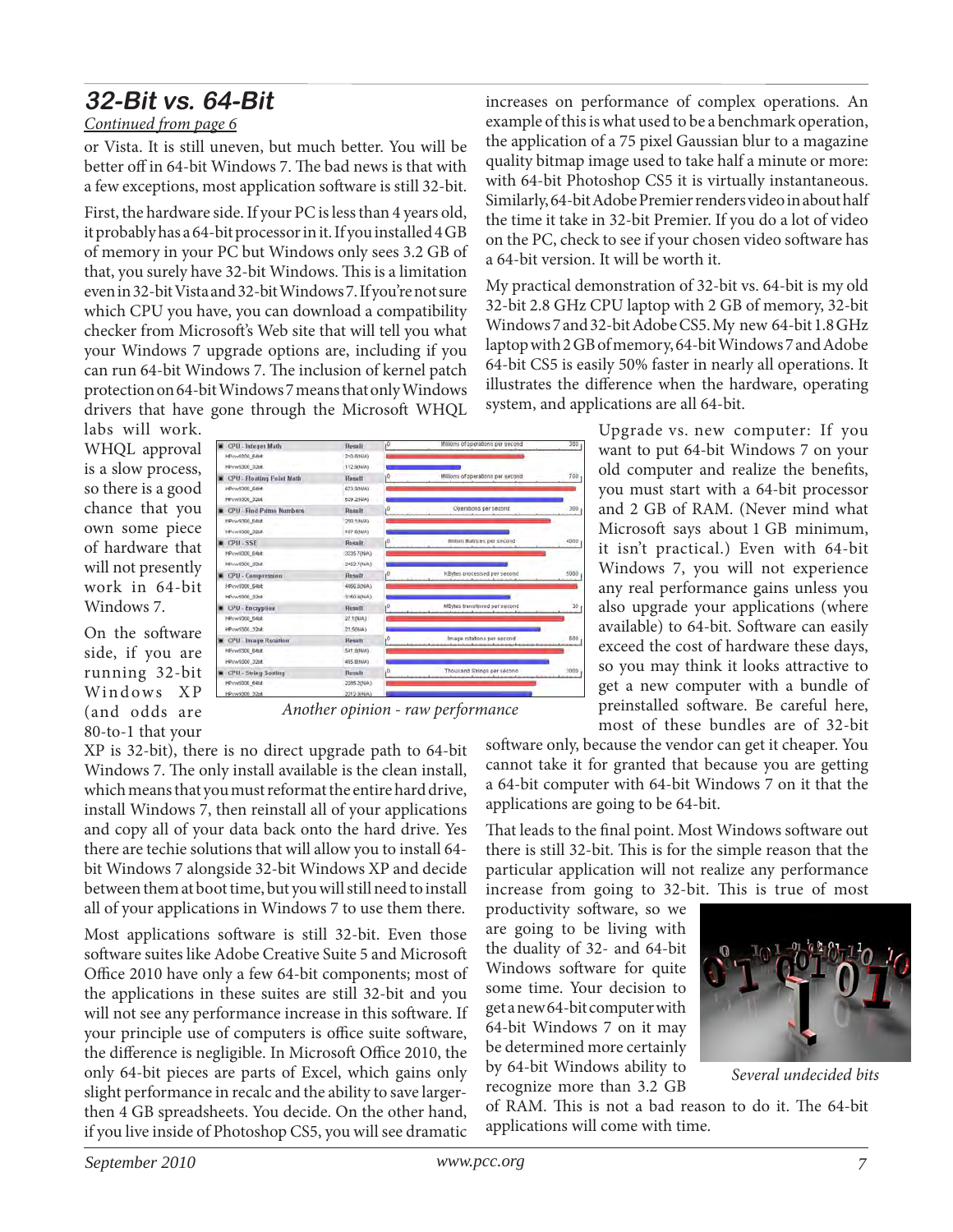

### **PCC Newsletter Wins 2nd Place**

PCC News won second place in the 2007 APCUG Newsletter Contest at CES (Consumer Electronics Show) in Las Vegas in January. The award is for medium sized groups (100 to 300 Members).



### **Membership Dues**

As of January 1, 2007, the following changes went into effect:

| Corporate (maximum 5 memberships)\$100.00     |
|-----------------------------------------------|
| Remember, you can always pay your dues by     |
| mail. Make a check payable to PC Community in |
| the amount listed above to:                   |
| PC Community                                  |
| P.O. Box 55513                                |
| Hayward, CA 94545-0513                        |

### **Door Prize Donations**

**O'Reilly Media** generously donates the books that are our door prizes. Go to www.oreilly.com and pick books you'd like to see on our door prize table. You might win one you choose. E-mail the names and ISBN of the books you want me to request from O'Reilly.

> Elsie Smith lcms@pacbell.net

### **Clubhouse Information!**

Hayward Adult School will remain open this school year. Sarting September 8th, the Clubhouse hours revert back to the original Wednesday times of 6 PM- 9 PM. It will be open on the following Saturdays between now and the end of this year: September 11th and 25th, October 9th and 23rd, November 6th and December 11th. The monthly **"Cook outs"** will be held on the first open Saturday of each month.

## The following members dues expire this month: **Dues Expiring This Month! Robert Kyle Robert G. Orcutt**

**Bob Ruiz**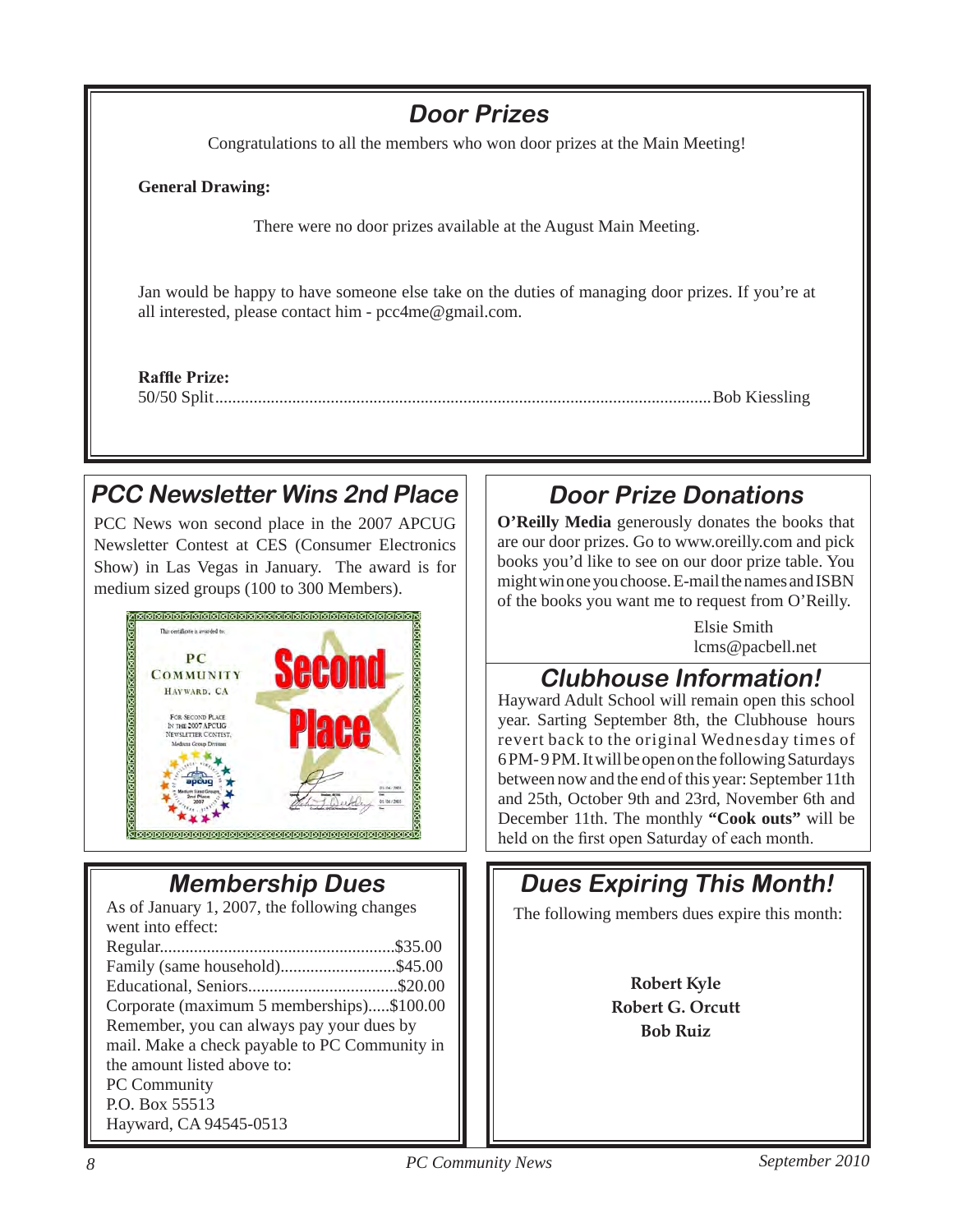## **Special Interest Group Meetings**



*Carl Webb - (510) 351-3335 cwebb531@aol.com Third Tuesday of the month:6:30pm*



*Dan Dolgin - (510) 895-8845 http://www.pcc.org/mobile 3rd Monday of the month:7:30pm dandolgin7@comcast.net*



*Del Parton - (510) 276-4292 delpa@pacbell.net Saturday after Main Meeting:8pm*



*Chuck Horner - (510) 589-9677 http://www.pcc.org/mobile 3rd Monday of the month:7:30pm churck@comcast.net*



*Jan Fagerholm - (510) 652-1726 pcc4me@gmail.com Last Saturday of the Month:2pm*



*Bud Gallagher - (510) 269-3623 budgall@comcast.net 2nd Saturday of the month:1pm*



### **The Penguin Partition Linux for Human Beings**

*by Jan Fagerholm, PCC Penguinista*

I am a big fan of the OLPC program. Despite its low profile in mainstream media, OLPC is making noteworthy news.

In the last two years, OLPC has delivered two million machines to educational

agencies in dozens of countries. For perspective, any commercial maker of laptops is ecstatic to sell 250,000 units a year. The machine has been wildly successful by anybody's standard.

A recent OLPC event can be appreciated by anybody aware of current events. In Afghanistan, ISAF commanders and the Afghanistan Minister of Education met with Matt Keller, OLPC advocacy chief, to get



*Old, Regular XO 1.0 machine New, Hot XO 1.5 machine*

a sense of both intent and capacity of the OLPC program to craft a strategy for the OLPC program in Afghanistan.

Rear Admiral Greg Smith, U.S. chief of telecommunications, asked Keller what it would cost to connect every child in Afghanistan. He reports, "I said it would cost \$1 billion to connect every child. [He] didn't blink. In his words, 'Our job is to end violence, and this is one way we can do it.' " In a war that costs \$6.7 billion per month, that's cheap.

Meanwhile, on the technical front, the OLPC XO machine

v.1.0 is progressing toward v.1.5, a hardware refresh. In order to maximize compatibility with existing software, it will feature a VIA C7-M x86 compatible 1 GHz CPU, 1 GB of DDR2 SDRAM, and built-in storage of 4 GB of NAND Flash with an option for 8 GB. The objective is to use the same case for product recognition and achieve the same or better battery life using the present battery, and at the same cost as the present v1.0 machine. There



are beta versions of the machine available, and I hope to have one "Real Soon Now".

The XO 1.5 project is distinct from the XO 2.0 project, which is a complete hardware redesign along the lines of a folding iPad.

In the meantime, I will

satisfy myself with the latest Sugar developer upgrade, which includes a GNOME desktop as well. (I did tell you that Sugar is Linux, didn't I?. . ) Of course, I will be reporting on all these developments as they blossom. In the meantime, try the Live CD version of Ubuntu 10.04 or Mint Linux 9, without fear of losing your Windoze installation. You just might wind up booting from your CD/DVD drive until you can retire that troublesome Windoze partition.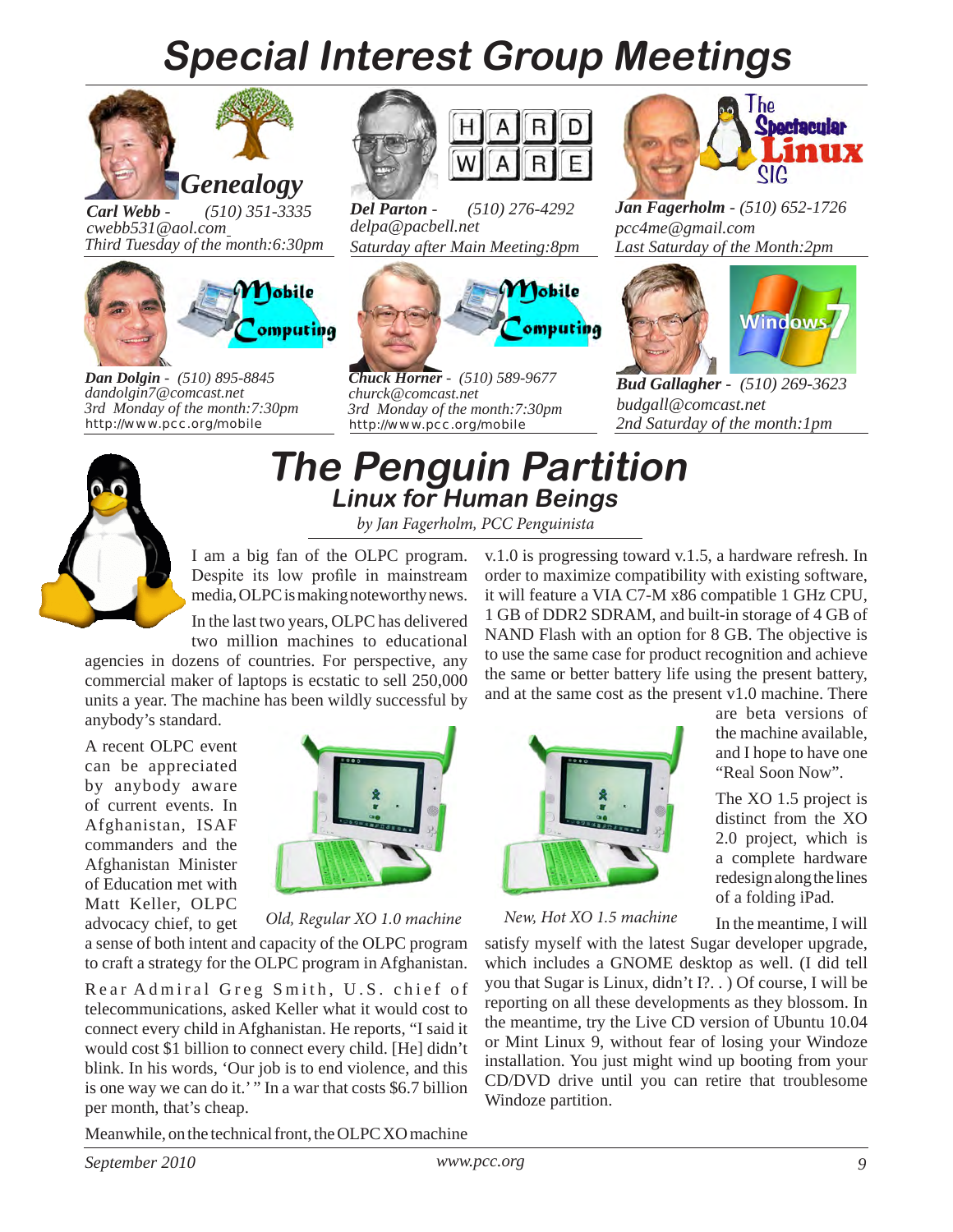

## **PCC Main and Executive Meeting Highlights**



*Treasurer — Tom Smith smith-tf@pacbell.net*

*Secretary — Bayle Emlein pcc@ix.netcom.com*

#### **Main Meeting Highlights**

#### **August 6, 2010**

The meeting was called to order at 7:30 PM by President Chuck Horner. He explained Internet access and welcomed several first-time attendees.

#### **SIG Announcements:**

The Mobile SIG meets in the same place as the Main Meeting. It will meet this month on 3rd Monday of the month, as usual.

The Hardware SIG will meet tomorrow at the Smiths'. Please bring the manuals for both hardware and software. If you've got a problem with it, bring it in and it will likely get fixed. More importantly, you'll learn about fixing it yourself.

The Windows 7 SIG will meet at Bud's house on the 14th at 1:00 PM.

The Spectacular Linux SIG looked at the new Mint last month and how to get stuff from Linux into Windows. If you'd like to be on the mailing list to find out the latest, be sure that Jan has your e-mail address.

#### **Other Announcements:**

Jan would be happy to have someone else take on the duties of managing door prizes. If you're at all interested, please contact him.

Chuck asked people to verify their e-mail addresses so that information can be updated to members in a timely manner. He circulated a data sheet for people to check or correct their e-mail addresses.

#### **Presentation:**

Linda Wyman, Speech and Language Pathologist and Assistive Technology and Alternative Augmentative Communication Specialist for Oakland Unified School District, described alternative access for people who have difficulty accessing computers in the standard way.

Linda started off talking about Brainfingers, an application that allows the user to control a computer with biofeedback and not much more than the energy of thinking. She described the difference between adult and children as AAC users. Linda reviewed the process of device selection, cost considerations, and acquisition. She demonstrated a number of switches, alternate ways of clicking and mousing on a computer or controlling another device.

The group then adjourned to explore a variety of communication devices that Linda brought. She also handed out a list of resources.

#### **Break:**

Thanks to George Kornbluth for taking care of refreshments and Bob Sorensen for bringing apples from his tree.

The meeting was adjourned at 9:10 PM.

The next meeting will take place at the same location on September 3, 2010.

Respectfully submitted, Bayle Emlein, Secretary

#### **Executive Committee Meeting Highlights**

There was no EC Meeting in August. PC Community business was conducted by way of e-mail.

**Treasurer** - Tom Smith: Financial status as of August 21, 2010:

| \$2,678.92 | Checking Account |
|------------|------------------|
| \$3,366.25 | CD.              |
| \$6,045.17 | Total            |

**VP Clubhouse** - Sid Jordan: School starts Tuesday September 7, 2010.

Although the school schedule is in draft form and waiting for Board approval, it is expected to be approved. Once the approval is given we can go according to the schedule I am listing below:

There will be office coverage for the following Saturday dates for Traffic School, CPR/First Aid, and Certiport Testing:

*Continued on page 11*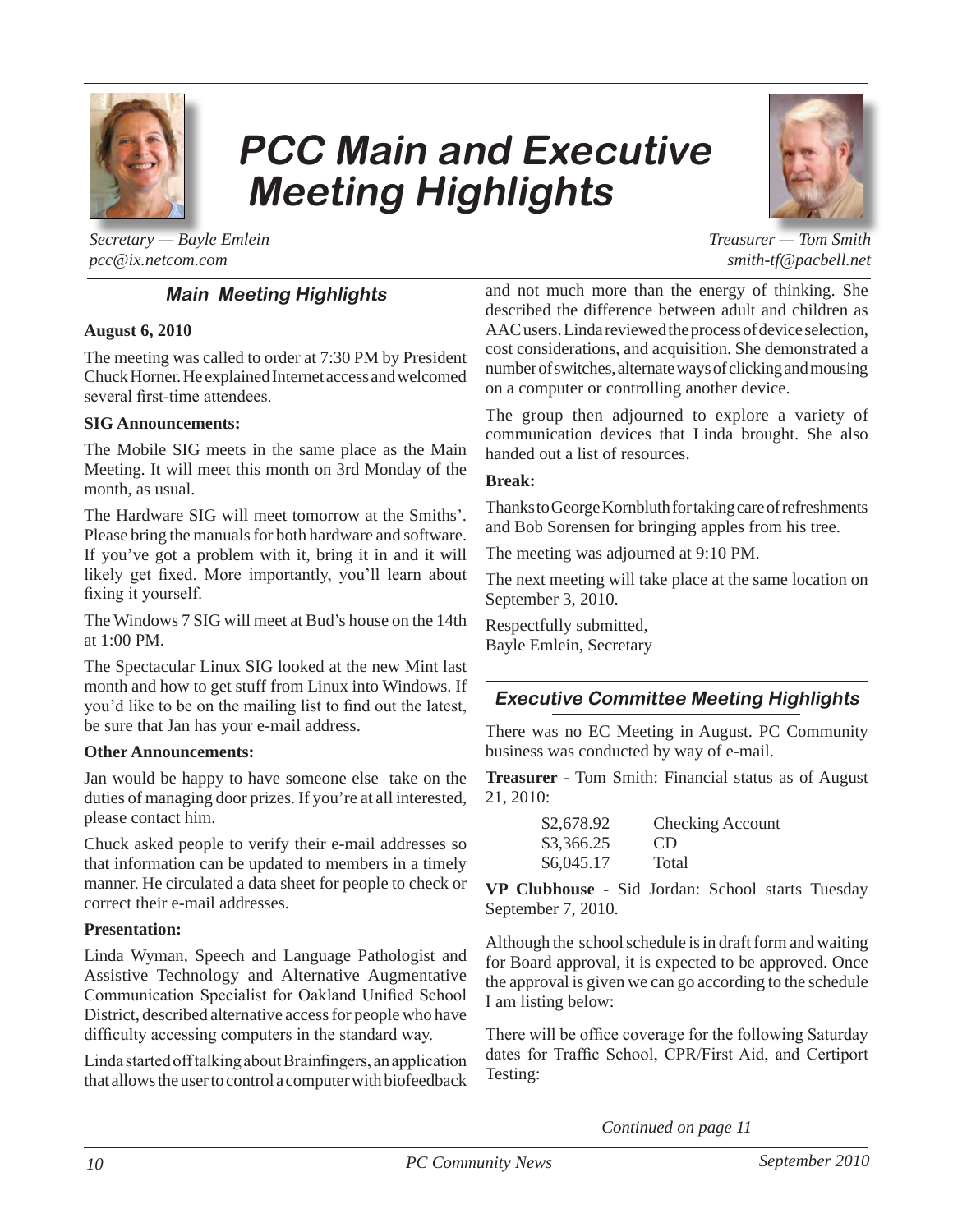### **E.C. Meeting Highlights**

*Continued from page 10*

#### **Clubhouse will be open on the Saturdays listed below:**

Saturday, September 11, 2010 Saturday, September 25, 2010 Saturday, October 09, 2010 Saturday, October 23, 2010 Saturday, November 06, 2010 Saturday, December 11, 2010

#### **Cook Out:**

There will be one Saturday falling on the first Saturday of the month (November 6), the other monthly "Cook outs" will be held on the first open Saturday of the other months.

#### **Wednesday Schedule:**

Effective Wednesday, September 08, 2010, the Clubhouse

hours will revert back to its original time of 6 PM- 9 PM.

**VP Membership** - Jan Fagerholm: Member count as of August 21, 2010

| Regular   | 44 | 51.76% |
|-----------|----|--------|
| Senior    | 37 | 43.53% |
| Student   | ı  | 1.18%  |
| Associate | 3  | 3.53%  |
| Total     | 85 |        |
|           |    |        |

**VP Newsletter** - Elsie Smith: Submission Deadlines:

August 21, Saturday midnight, September Newsletter September 18, Saturday midnight, October Newsletter

**Calendar** - See the Web site for the latest updates in changes of SIG meetings.

**Date and Time of Next Meeting:** Saturday, September 18, 2010 at 2:00 PM, 28924 Ruus Road, Hayward.

### **East Bay Stand Down PCC Donated Computers To EBSD A Success**

#### **By Michael Wong, Director and PCC Member**

*Editor's Note: "Stand down is a term used during war to describe the practice of removing combat troops from the field and taking care of their basic needs in a safe area..." That's what East Bay Stand Down did for four days starting August 5th -- it took homeless, displaced veterans out of the trenches to give them a safe haven, meals, a place to sleep, as well as medical/dental care and legal services.* 

*Please take the time to check http://www.eastbaystanddown. org/ and read the full story about EBSD.*

*Michael Wong's e-mail, below, describes the success of East Bay Stand Down and about the four computers donated by PCC. Thanks from the EBSD to PC Clubhouse. Michael also tells us about his volunteer work. Thanks to Michael for his hard work.*

The East Bay Stand Down ended yesterday (August 8th). All went very well but especially the donated PCC computers were much appreciated. MS Office 2004 also has been installed for them. I also set up 4 computers from ACCRC for the Army Reservist. They have Ubuntu 8.0 and Open Office. The Statistic Staff worked very hard the four days and had nothing but big "Thank you" for the three hard working computers. The fourth computer was used to compose the daily EBSD newsletter. It had articles of the participants, color pictures and a schedule of events for the day. Over a thousand copies were printed daily for everyone to read at the EBSD. The editor was especially happy to have such a work horse.

There were about 405 participants which includes 38 women (wives, female veterans and children).

This year the volunteers totaled around 2000, up from 2008's 1400 volunteers.

I did the computer set up on August 3rd and 4th. Went in to help August 6th in the kitchen where we ripped up hundreds of loves of bread for bread pudding. Then I washed pots, pans and coffee pots for 3 hours. We did it Army style, rinse, soap, rinse, disinfectant rinse then dry. Brings back such fond memories of my Army days. August 8th I removed our four PCC computers and the other donated four computers the Army was using, and placed them into a government van. It is now at VA Livermore awaiting me to unload the van and clean them up of EBSD information. After that we will send some of them to our VA Livermore CLC (nursing home) for our veteran use. Others will go to VA Menlo Park CLC, VA Palo Alto Building 7 ( Spinal cord injures) and maybe to the Fisher House in Palo Alto. At the Fisher House, family and friends of injured soldiers live there rent free while visiting their love ones at VA Hospital Palo Alto.They can use our PCC computer for e-mail and sending pictures to family back home.The Veteran community has a big win win from your donated computers. The director of the EBSD, Jerry Yahiro, will send us a personal Appreciation Letter in the near future.